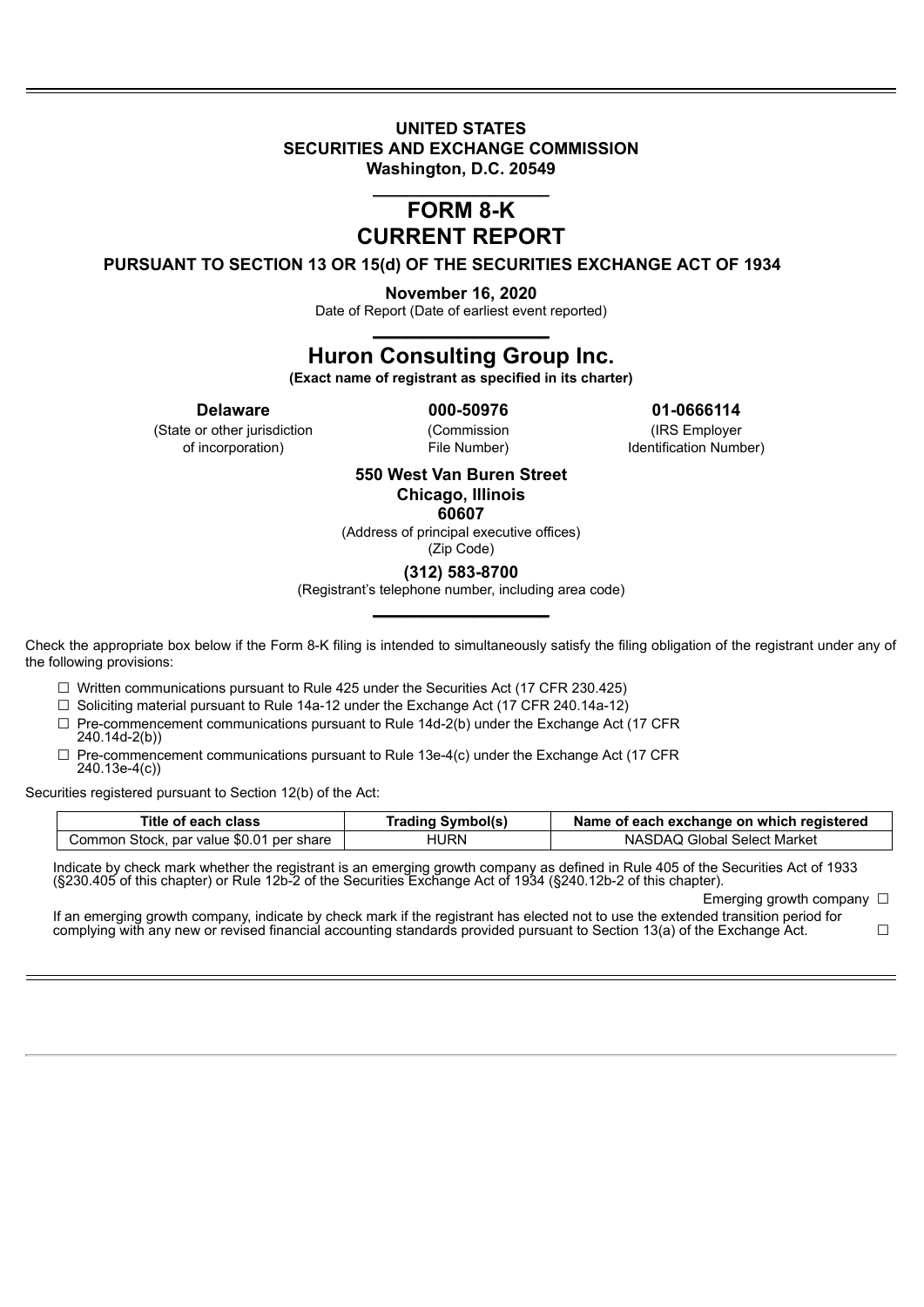### **Item 8.01. Other Events.**

On November 16, 2020, the Company's board of directors authorized a share repurchase program pursuant to which the Company may, from time to time, repurchase up to \$50 million of its common stock from November 18, 2020 through December 31, 2021. The amount and timing of the repurchases will be determined by management and will depend on a variety of factors, including the trading price of our common stock, capacity under our credit facility, general market and business conditions, and applicable legal requirements.